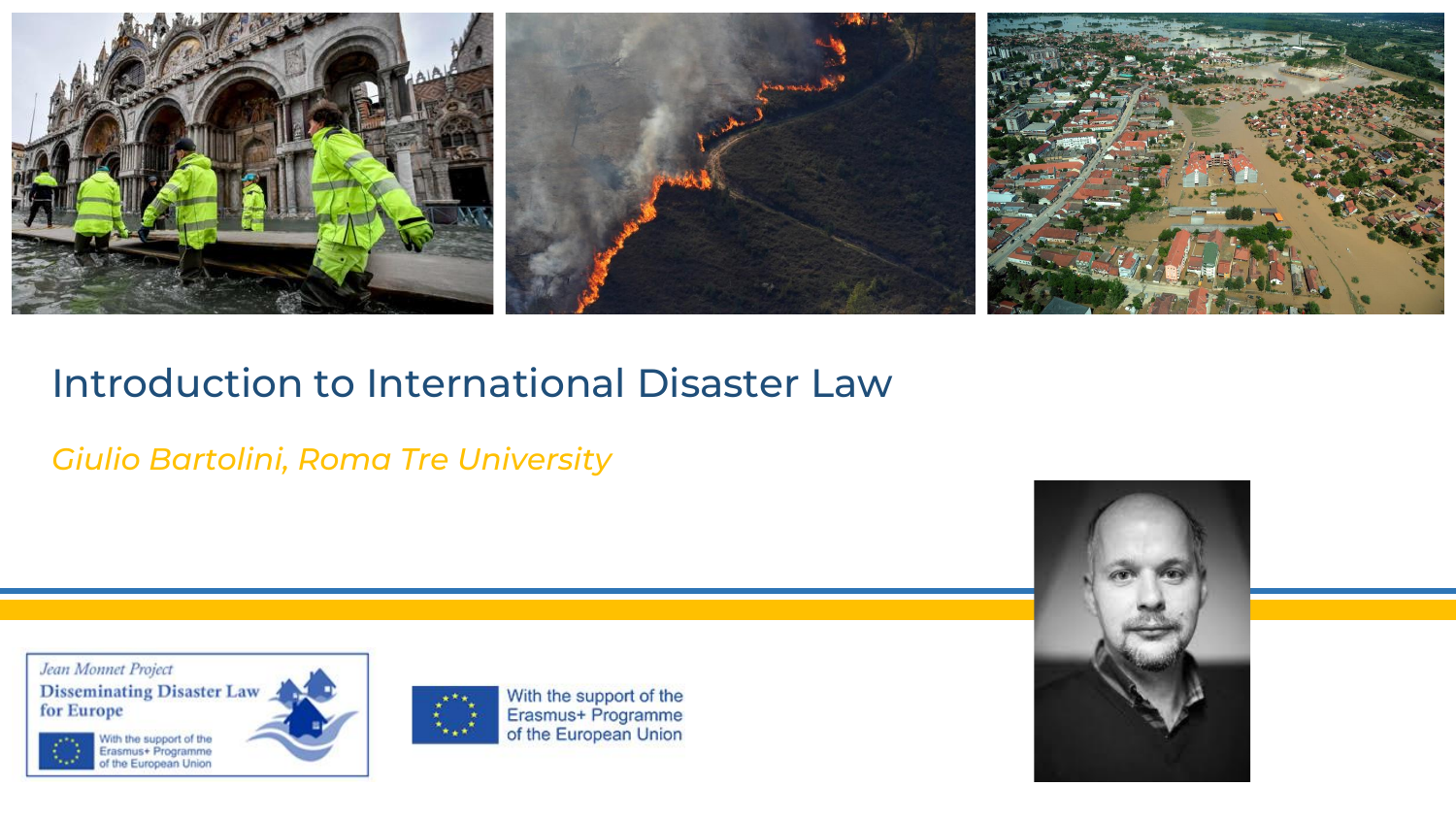# Trends in **Disasters**

- The *World Disasters Report 2020* managed by the IFRC on the basis of data provided by the *Center for Research on the Epidemiology of Disasters, Leuven University*
- **In the last decade (2010-2019)**
- - **More than 2850 disasters trigged by natural hazards**: around 2300 ones raised by climatological hazards; around 270 by geophysical hazards; aroudn 200 by biological hazards)
- **- 740.000 deaths** attributed to such disasters;
- - **1.8 billions of persons** affected by such disasters;
- - **damages** evaluated in **USD 1.5 trillions**

**IFRC** 

Did you know that during the past decade 1.7 billion people around the world have been affected by climate- and weatherrelated disasters? That's an average of 170 million people affected each year.



**The impact of Covid-19**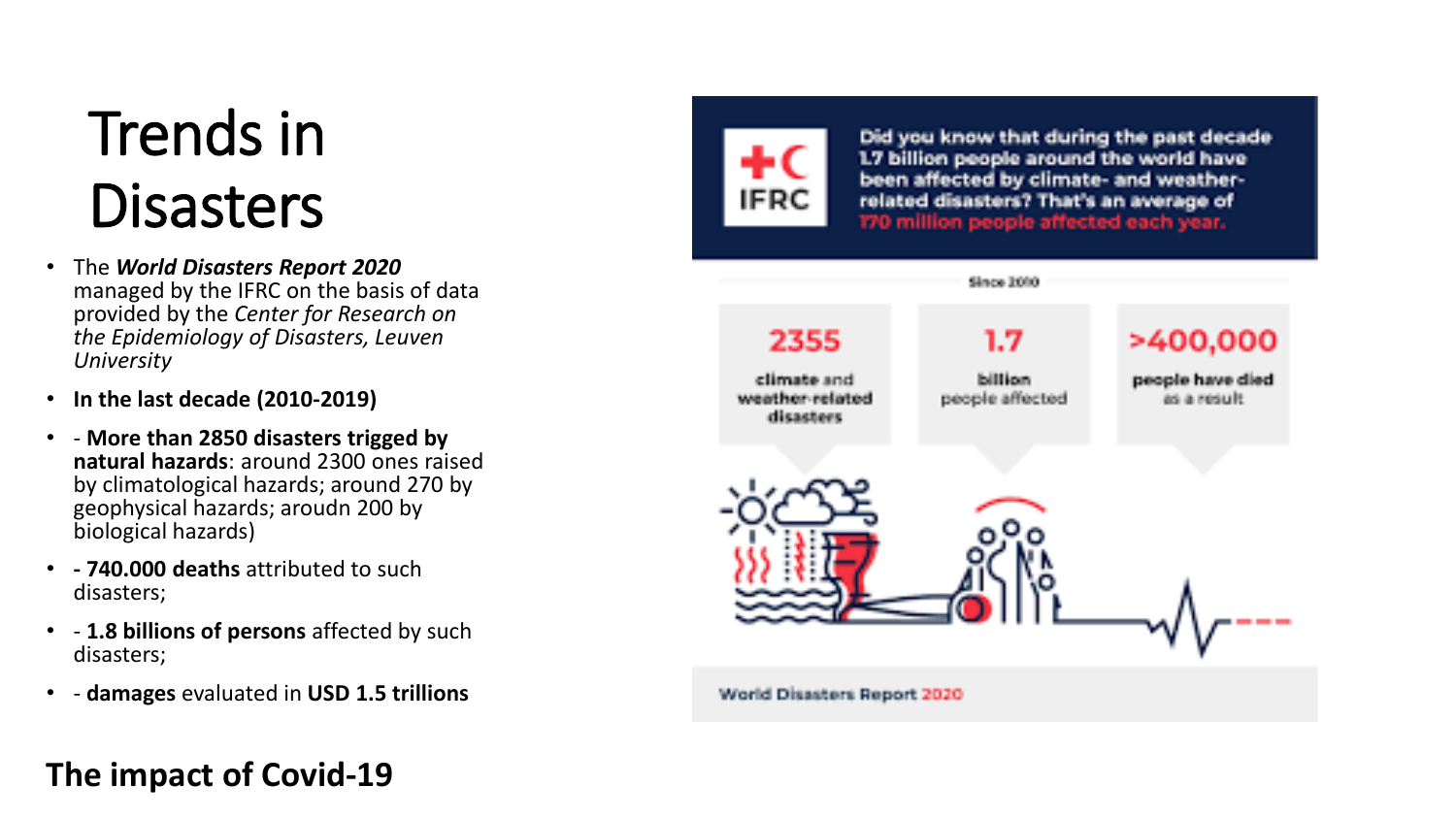The Legal Definition of Disasters: International Practice

IDL instruments addressing this terminology issue evolved according to their own trends characterized by two diverging approaches

- A) No definition of this term in relevant IDL instruments (OAS, Inter-American Convention of assistance in case of disasters, 1991).

Art. 1 Inter-American Convention on « applicability" states that '[t]his Convention shall apply whenever a state party furnishes assistance in response to a request from another state party, except as they otherwise agree"

Providing flexibility

An approach shared with other branches of international law unable to settle a detailed definition of relevant terms of art (eg. 'outstanding universal value' for the 1972 World Heritage Convention)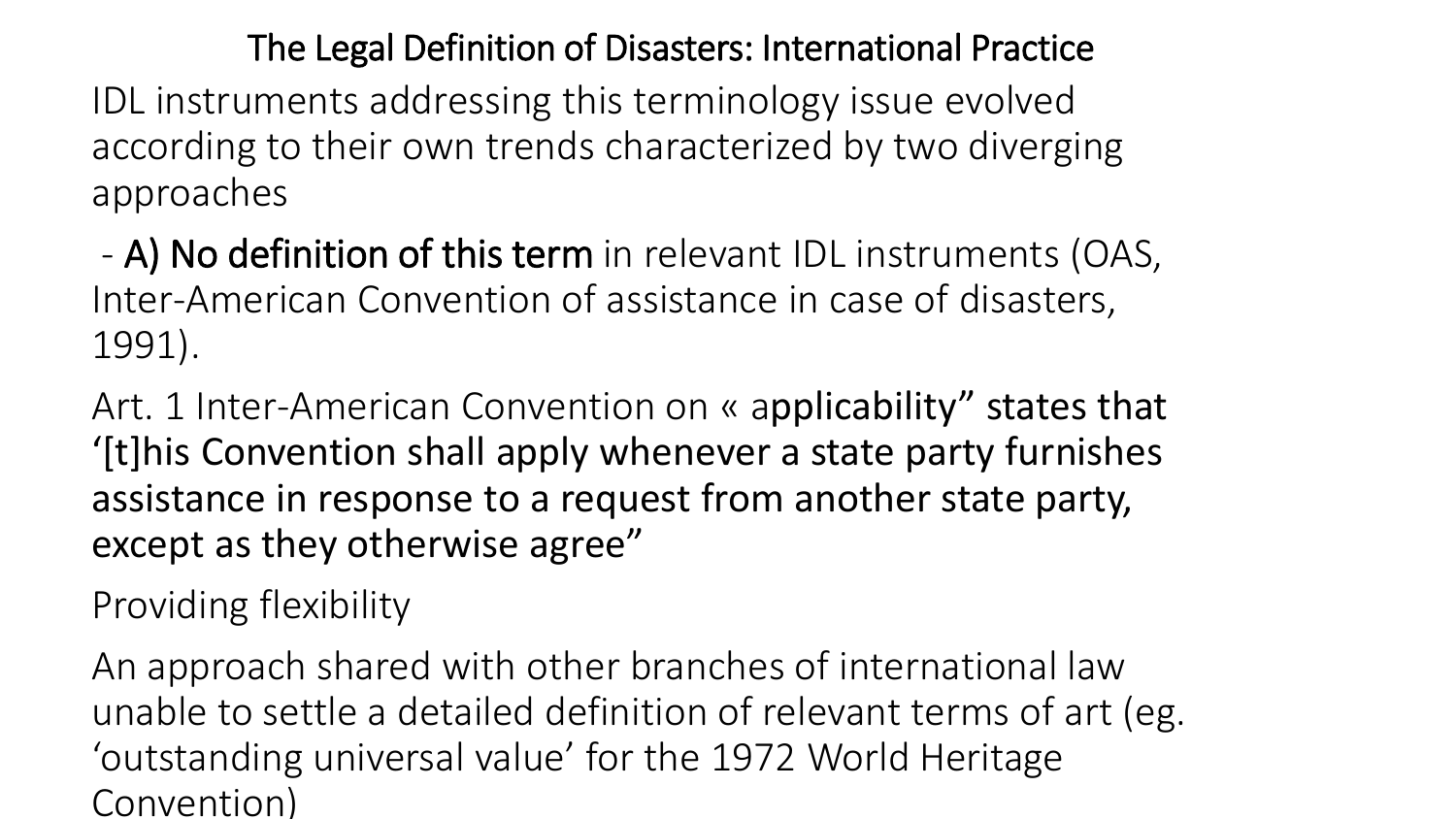

Sustainable development: disaster risk reduction

Report of the open-ended intergovernmental expert working group on indicators and terminology relating to disaster risk reduction

 $A_{71/644}$ 

#### Note by the Secretary-General

The Secretary-General has the honour to transmit herewith the report of the open-ended intergovernmental expert working group on indicators and terminology relating to disaster risk reduction established by the General Assembly in its resolution 69/284 for the development of a set of possible indicators to measure global progress in the implementation of the Sendai Framework for Disaster Risk Reduction 2015-2030, coherent with the work of the Inter-Agency and Expert

# The Legal Definition of **Disasters**

- **The majority trend in IDL instruments: Descriptive and flexible approaches, with some caveats and exclusions**
- ILC Draft Articles (2016), art. 3.a ""disaster" means a calamitous event or series of events resulting in widespread loss of life, great human suffering and distress, mass displacement, or large-scale material or environmental damage, thereby seriously disrupting the functioning of society"
- UNDRR Terminology (2018) "[a] serious disruption of the functioning of a community or a society at any scale due to hazardous events interacting with conditions of exposure, vulnerability and capacity, leading to one or more of the following: human, material, economic and environmental losses and impacts"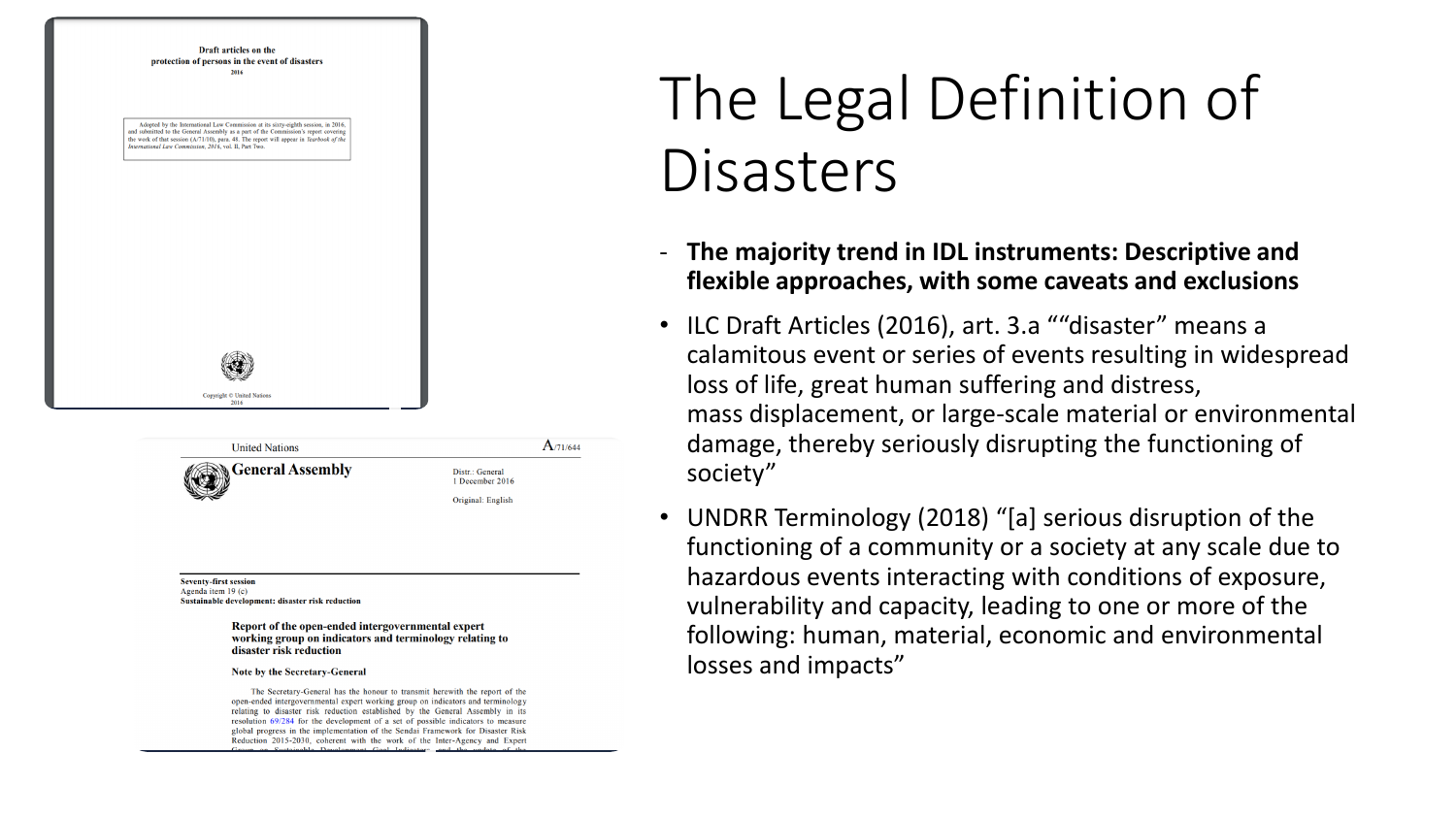# The Legal Perimeters of IDL

#### **IFRC Disaster Law Database**

Welcome to the IFRC Disaster Law Database, the world's largest collection of documents relating to disaster law. The Database currently contains four categories of documents and an additional four categories are coming soon.



- Lack of a universal flagship treaty
- A fragmented approach framed in a broad container
- ILC Secretariat (2007): 350 instruments as treaties, soft-law instruments by IOs and nonstate actors
- 2021 [IFRC/Roma Tre Disaster Law Database](https://disasterlaw.ifrc.org/disaster-law-database) (+ 700 treaties, instruments and acts of IOs and non-state actors, and + 600 IFRC Documents. Next: + 1300 documents of treatybodies, international and domestic case-law; national laws and policies, etc.)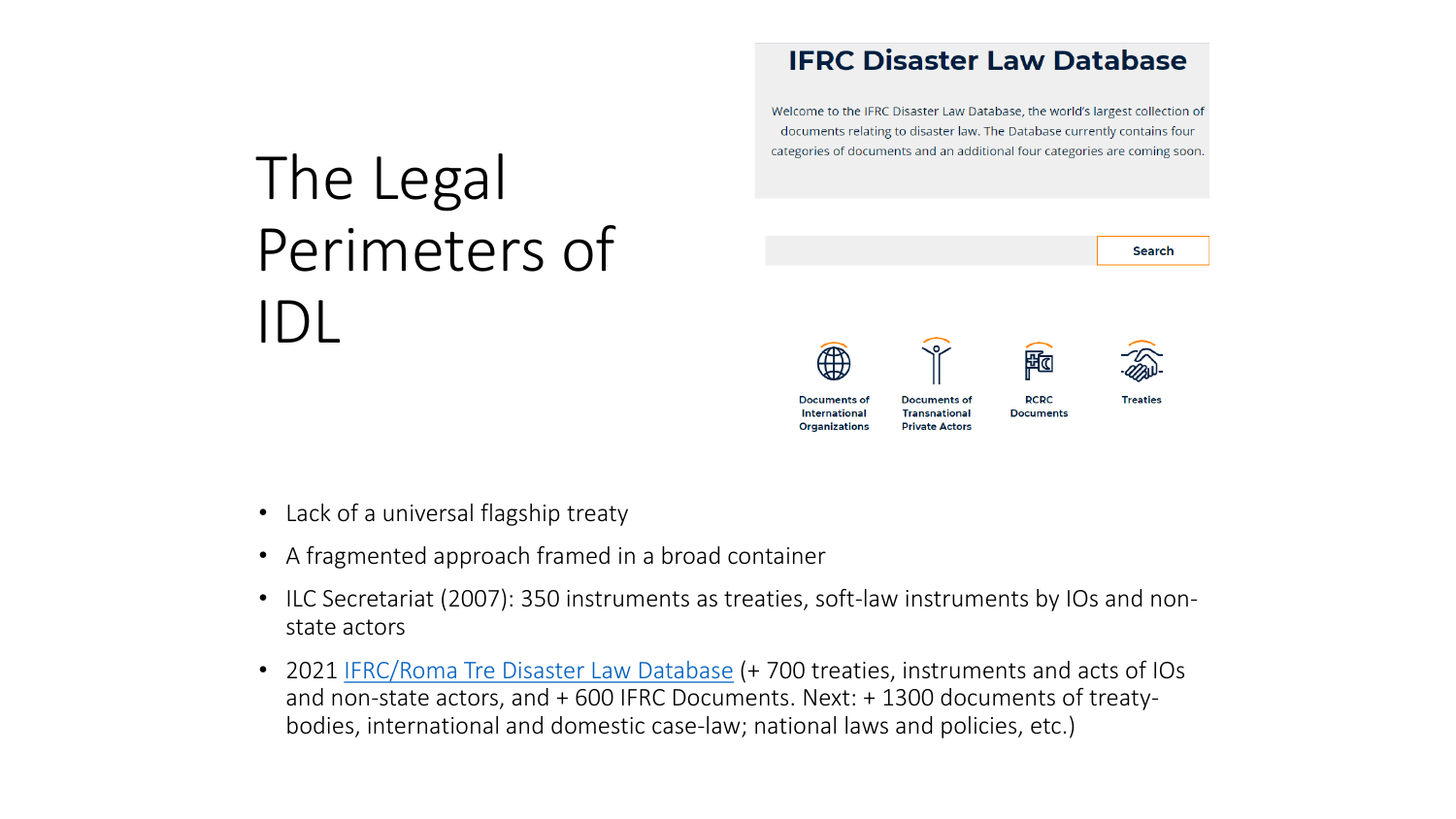## The Legal Perimeters of IDL

- 6 Trends relevant in shaping the legal perimeters of IDL
- a) international treaties and binding acts expressly drafted for disaster scenarios having both a comprehensive and multi-hazard character or,
- b) tailored for specific legal issues of the disaster-cycle or specific hazards;
- c) ad hoc provisions addressing disasters located in treaties dealing with broader topics and other specialised areas of international law;
- d) customary rules and treaties having a general scope but able to address some legal issues raised by disasters;
- e) IDL soft-law instruments developed by IO, States and non-state actors ;
- f) domestic provisions relevant in this area.
- Particular law-making approaches in areas relevant for IDL (e.g. climate change law, international health law)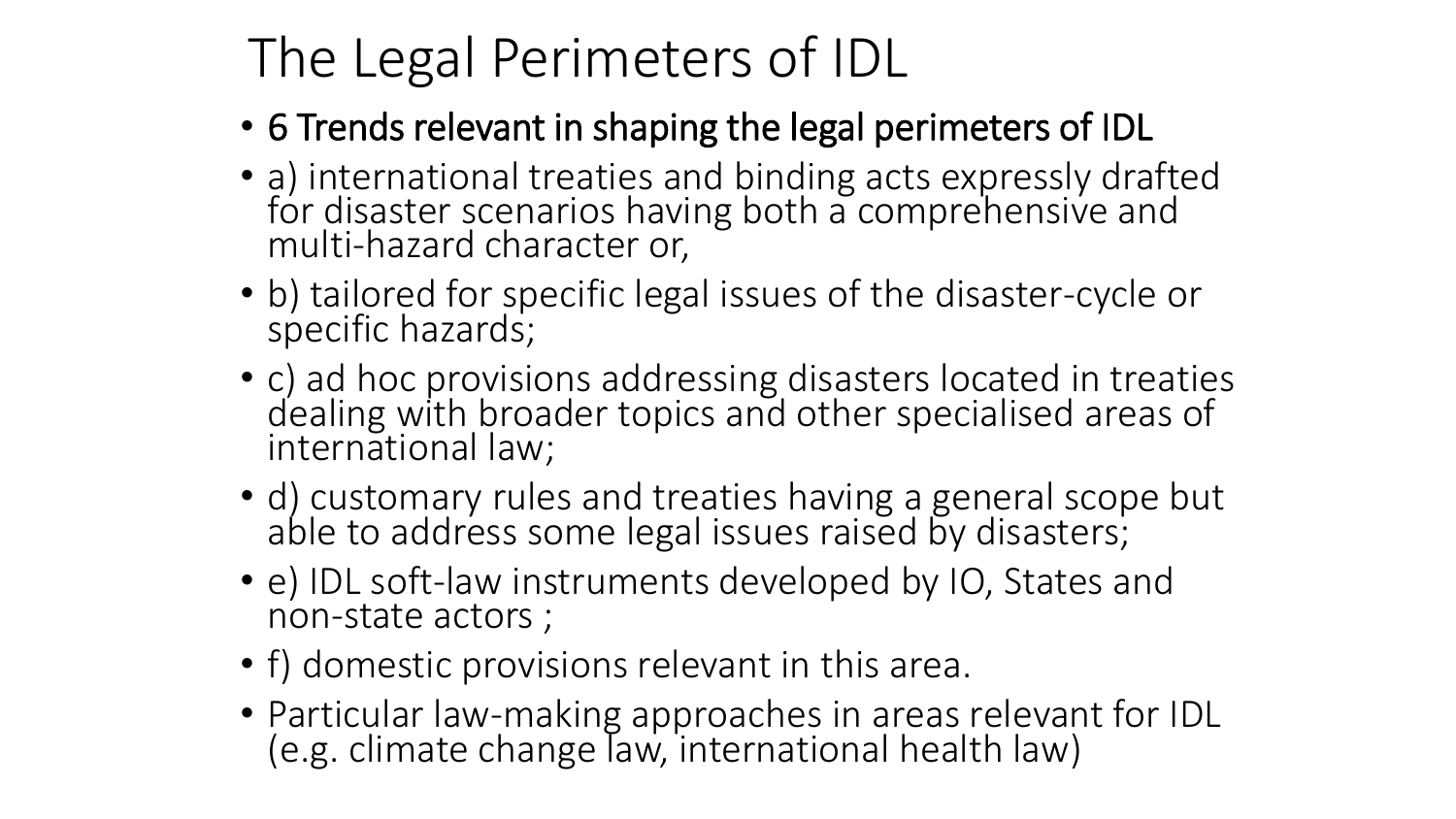### IDL legal issues framed around the disaster-cycle

Disasters are obviously able to raise a series of legal issues having an impact for international law which might be accommodated along the **Disaster Cycle** and its different phases

UNDRR Terminology:

'Mitigation' ('activities aimed to minimize or lessening the adverse impact of non-imminent hazards')

'Preparedness' ('measures carried out within the context of disaster risk management to anticipate, respond to and recover from the impacts of likely, imminent or current disasters')

'Response' ('relief actions taken directly before, during or immediately after a disaster in order to save lives, reduce health impacts, ensure public safety and meet the basic subsistence needs of affected people')

'Recovery' ('the restoring or improving of livelihoods, health, and relevant assets of affected communities to avoid or reduce future disaster risk').

### **2 Overarching Phases:**

Disaster Management

Vs

Disaster Risk Reduction

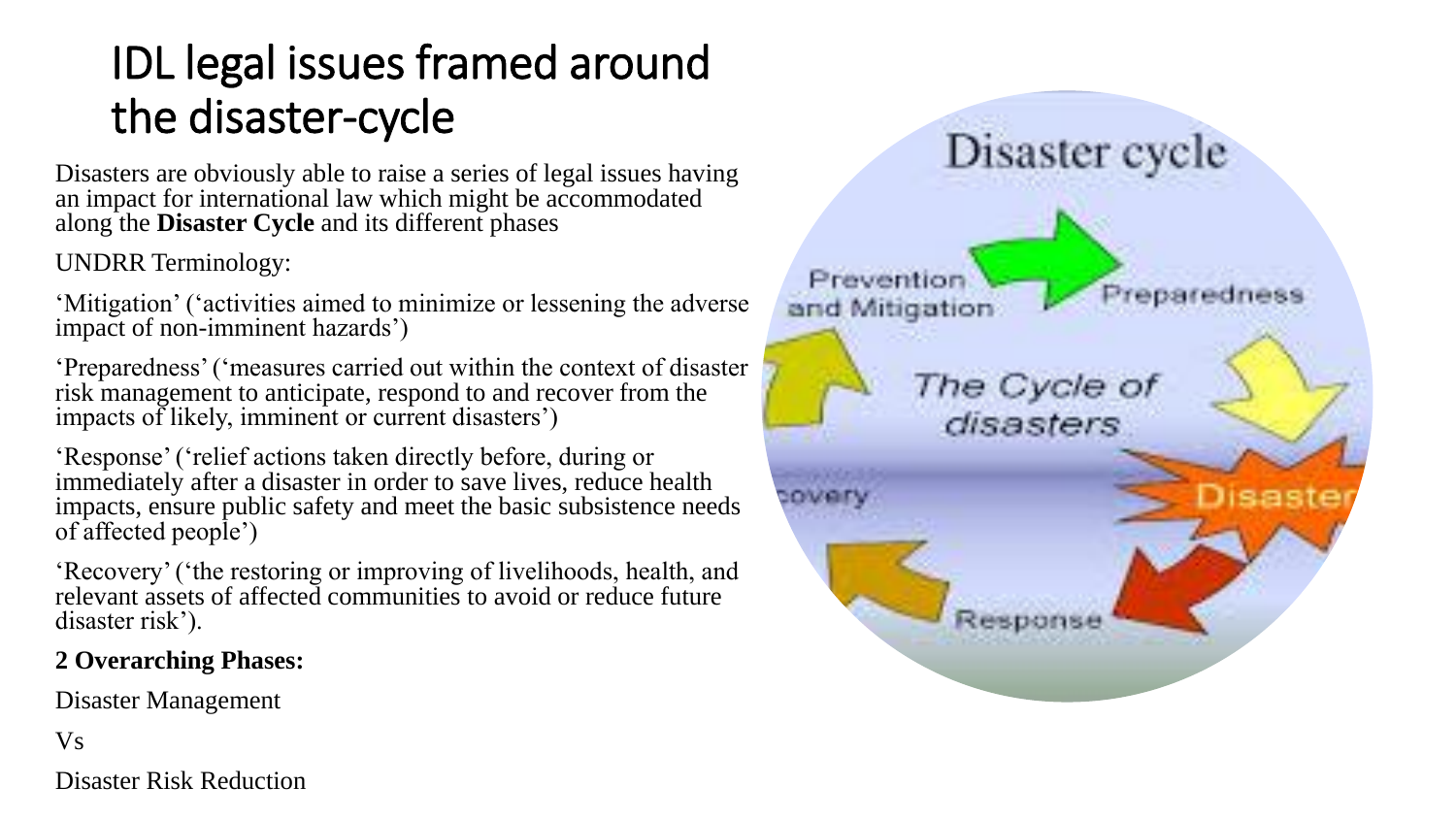Some Legal Issues Disaster Management: Relief and Recovery phases

The role of the affected State and assisting actors

**Affected State**: the negative and positive dimension of sovereignty

Prerogatives: Consent of the affected State; Coordination of international assistance; Facilities and privileges for relief personnel and relief goods and equipment; Recognition of professional qualifications; etc.

Duties: Notification of disasters; Protection of assisting actors; Protection of people affected by disasters; Request of assistance; etc.

**Assisting actors**: Offers of assistance; humanitarian principles; quality standard of assistance; International coordination of assistance; International responsibility and liability; International economic support for relief activities and recovery; etc.